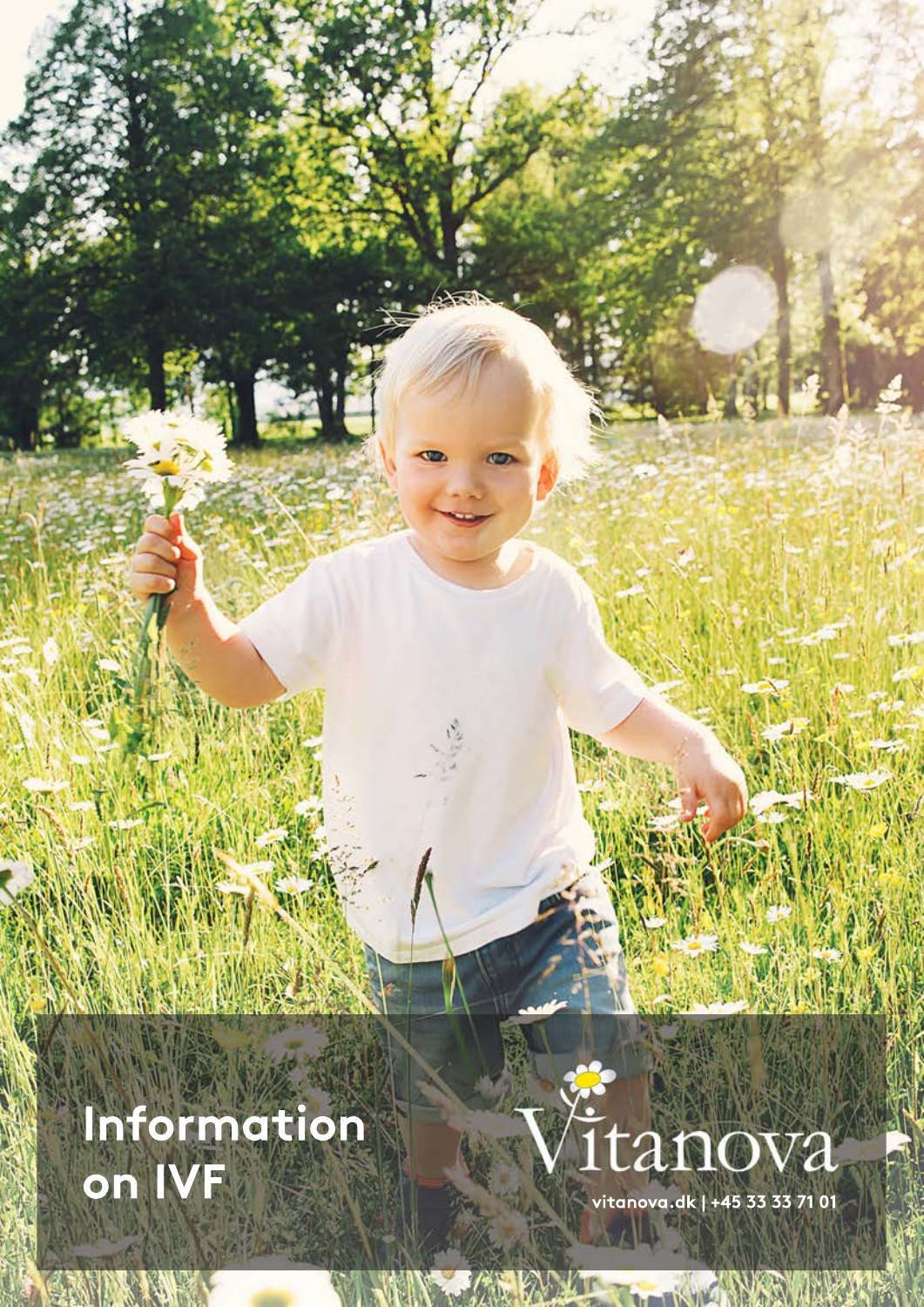

# Information on IVF

Welcome to Vitanova and thank you for your enquiry.

This information is intended to provide you with answers to some of the questions and thoughts you probably have right now. We want to give every individual the best possible treatment and care during the process, so please do not hesitate to call or e-mail if you need further information or have any questions. We help single parents, and both heterosexual and lesbian couples. You can start fertility treatment once you have had the first consultation and a plan has been made for your course of treatment. You can book for an appointment on +45 33 33 71 01, or by e-mail: info@vitanova.dk.

We cannot offer treatment for women aged 46 years or over (cf. legislation on artificial fertilization), but there is no age limit for men.

At Vitanova we can help you with IVF in natural or hormone stimulated cycle.

We recommend IVF if:

- The woman has blocked fallopian tubes
- The man has reduced sperm quality
- The woman has endometriosis or PCO
- The woman or man has been sterilised
- There are unexplained reasons for infertility
- Failure to become pregnant by artificial insemination

We can offer one of the following treatments, depending on the reason for infertility:

- IVF, in-vitro fertilisation, where fertilisation occurs outside of the body, also called test tube fertilisation
- ICSI, intracytoplasmic sperm injection, where sperm is injected directly into the egg, and is used in cases of reduced sperm quality
- TESA testicular sperm aspiration, where sperm is removed from the testicles

Before you can receive treatment, you need to talk to us, so we can decide on the right treatment for you. In this information material, you can read about the examinations needed before you can receive treatment. If you already know the reason for your infertility or you have received treatment elsewhere, it would be a great help if you can provide us with a copy of the medical record and any information on egg development, stimulation and semen analysis. We can do a semen analysis if one has not been made. We would like to receive this information and test results, before the initial consultation, so we know as much as possible about your current situation beforehand.

If you are a couple, you must both be present at the first consultation. If you are going to use donor sperm, we can agree during the consultation what your wishes are regarding the donor, such as eye colour, hair colour, and height.

## IVF, initial consultation and examination

Before you start, you must come for a consultation where you will be fully informed about the process. We also want to know your wishes and what you expect of us. We then plan your course of treatment, so that you know exactly how it will go. The consultation lasts about an hour and, except in unusual circumstances, must take place at the clinic.

If you have already undergone the necessary checks before you come to the consultation and everything is all right, treatment can start in the next menstrual cycle.

#### Examinations women can have done before starting treatment

We need the results of the following examinations before you can start with IVF, but you can certainly have the initial consultation before taking the tests. At the initial consultation, we will assess whether there is a need for additional examinations. If you have undergone treatment or testing somewhere else, we are not

1/5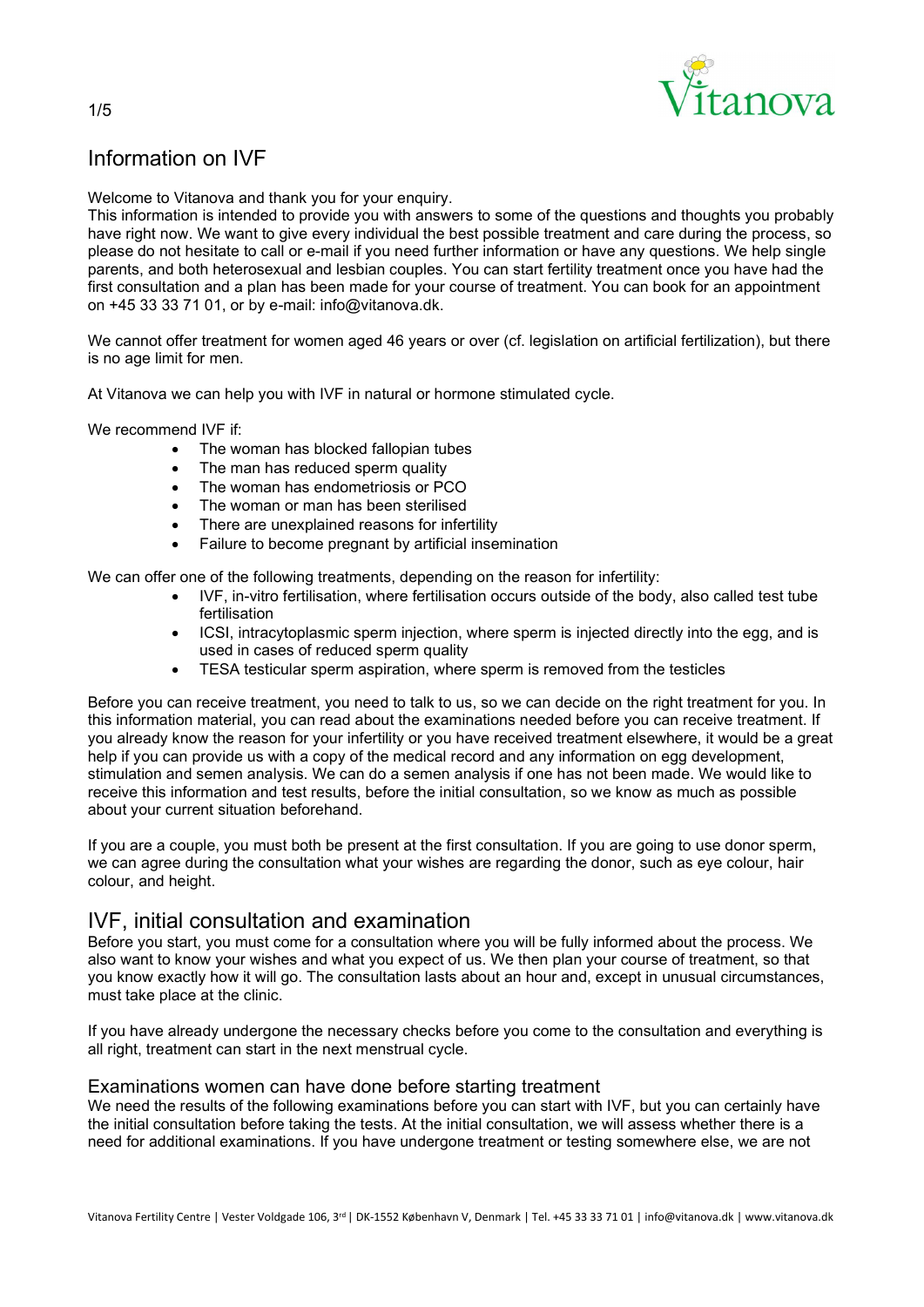



likely to repeat the examinations. We start with an ultrasound of the uterus and ovaries, to see if everything seems to be normal.

#### Hormone examination

Depending upon what your menstrual cycle is like, we can make a hormone assessment. A blood sample must be taken on the 2nd, 3rd, or 4th day of your cycle. The 1st cycle day is the first day of menstruation, the day when bleeding really begins. Do not count the days where there is only a brownish discharge. You are examined for FSH, LH and Oestradiol, which are the hormones that govern a woman's cycle and the formation of the follicle in which the egg lies and matures. The blood samples can be taken by us or by your own GP. The hormone tests will show whether you are nearing menopause, and results of the tests are very important for the treatment and the outcome. If you get the blood tests done by your GP, you must send or fax the results to us.

#### Rubella, Parvovirus and Toxoplasmosis

#### Rubella

If you are not sure whether you have had the disease or been vaccinated against it, you can contact your GP and take a blood test to find out. If you are not immune to the disease, we recommend that you have a vaccination. After three months, you can start the treatment.

#### Parvovirus

It is not possible to vaccinate against parvovirus infection. If you had the disease as a child, you cannot get it again. If in doubt, your GP can take a blood test to check your immune status. If you are not immune, then during your pregnancy you must take care not to come in close contact with children who have the disease.

#### Toxoplasmosis

Toxoplasmosis is caused by a parasite whose main hosts are cats, and it can be transmitted to humans via cat faeces. So it is advisable for pregnant women not to clean the litter tray because the disease can be transmitted to the foetus. This does not mean that you have to get rid of the cat – just that you should think a little more carefully about your contact with it. A blood test can show whether you are immune to toxoplasmosis. Immunity also means that you cannot transmit the disease to the foetus.

#### Infectious diseases; women and men

It is a legal requirement that women and men receiving fertility treatment must be tested for AIDS (HIV1 and HIV2) and hepatitis: Hepatitis B (HBsAg) and anti-HBc (antibody) and Hepatitis C (anti-HCV). If you have the blood tests done by your GP, you must send or fax the results to us.

Under the Danish Tissue Law, by which we are certified, name(s), social security number(s), test date(s), and what tests were taken, must all be clearly shown on the results. Blood tests must not be more than two years old. If you have not had the blood tests, or they are too old, we can take them when you come for the consultation. The results of these tests must be negative before we can begin treatment. It takes approximately one week to get the results from the laboratory.

#### Sexually Transmitted Diseases

If you are under 26, both of you must be tested for Chlamydia before treatment starts. Chlamydia can be symptom-free, so you can have the disease without knowing it. Chlamydia can lead to the fallopian tubes sticking together so the woman cannot conceive normally. Both of you must also be tested for syphilis.

Summary of the tests that must be taken prior to treatment

| Women                                    | Men                                      |
|------------------------------------------|------------------------------------------|
| To be taken before starting treatment    | To be taken before starting treatment    |
| HIV (HIV1 and HIV2)                      | $HIV$ (HIV1 and HIV2)                    |
| Hepatitis (HbsAg, anti-HBc and anti-HCV) | Hepatitis (HbsAg, anti-HBc and anti-HCV) |
| Chlamydia, if you are under 26 years old | Chlamydia                                |
| Hormone tests, FSH, LH and oestradiol    | Semen analysis                           |
| SMEAR (cell sample from the cervix)      |                                          |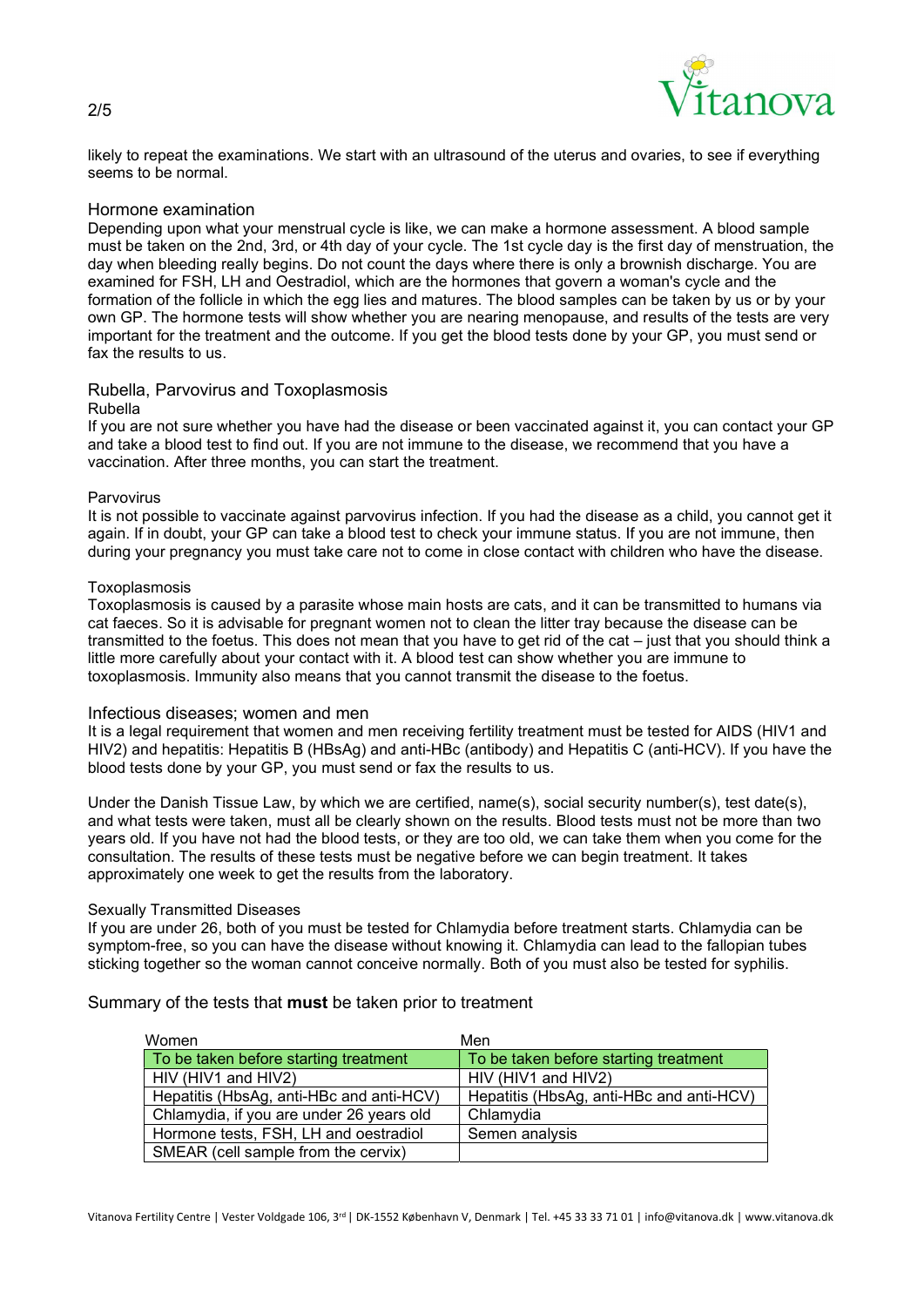

## IVF Treatment

During IVF (test tube fertilisation), the ovaries are stimulated to mature more eggs, and then we remove the eggs from the ovary. This is done through the vagina under ultrasound scanning. Fertilisation with the man's sperm or donor sperm takes place in our laboratory. When one or more eggs have been fertilised and we can see that they have begun to divide, one or more are put back into the womb.

To ensure there are enough eggs for collection, you are stimulated with hormones during the cycle you want to start treatment in. So, you will need to be scanned several times during the process. Your own gynaecologist can do the scan, but then we must receive the scan results by fax or e-mail immediately after you have been scanned, so that we can advise you on how to proceed until egg pick-up.

#### Mild Hormone Stimulation

At Vitanova we stimulate with as little a dose of hormones as possible. Our aim with hormone stimulation is for you to produce 6 to 8 eggs. This is the optimal number for achieving pregnancy. Some women produce fewer eggs, others more.

In mild stimulated treatment, the hormone stimulation follows your natural cycle. You could say that we enhance the effect of your own hormones to produce more eggs. It gives fewer side effects than the long protocol treatment, in which the woman's own hormones are taken out of the equation, also known as downregulation. Precisely because we follow your natural cycle, you will need to be scanned 2 – 3 times during the cycle. We need to follow the growth of the follicles in order to regulate the dose of hormones.

#### **Overstimulation**

If you produce more eggs than 6 - 8, there is a risk of overstimulation after embryo transfer. Symptoms of overstimulation are putting on more than a kilo per day, your stomach becomes large and tight, and you may have problems with breathing and nausea. The symptoms are a result of overstimulation causing fluid to collect in the abdominal cavity. Overstimulation is worst around one week after egg pick-up and usually stops within a week or two. Overstimulation is not so common nowadays, because it has become easier to adjust the hormone dosage to the individual. Hormone stimulation tends to make the abdomen sore and give a bloated stomach. To ease these symptoms, it is important that you drink 3–4 litres of fluid per day after egg pick-up. If you get symptoms of overstimulation contact us or your GP.

#### Course of treatment

The actual hormone treatment is administered by nasal spray and injection of the hormone in the abdominal wall. You will get instructions from us in how take the injections. You can also find good videos on YouTube with instruction in how to use the medication. For some, the thought of having to inject themselves is quite unpleasant, but most get used to it quickly. The needle is very thin, and even with slight pressure, you can pierce the abdominal wall without much pain and there is no risk of doing anything wrong.

#### Egg pick-up, the woman

Once an adequate number of follicles have formed, you will be given an egg-releasing injection and collection is usually done after 36 hours. When you come for egg pick-up, a needle will be inserted into your arm, so the nurse can give you a painkiller. You will also have a local anaesthetic in the vagina, so that the process is as painless as possible. Some feel almost nothing, while others may feel discomfort or pain. The nurse can give you additional pain relief underway. You become drowsy from the pain relief, but you are awake all the time. The doctor scans the ovaries and inserts a thin needle through the vagina into the ovaries. The eggs are sucked out. The actual collection process takes 15 to 20 minutes. Then you can go and lie down in our recovery room until the anaesthetic has worn off. It takes approximately 30 minutes. You may feel tired and slightly groggy for the rest of the day. Most feel a little throbbing, or the abdomen becomes bloated, or they experience slight pain in the lumbar region; these are all normal.

We recommend that you also relax as much as possible for the rest of the day, and you must not drive after the procedure, because you will still be under the influence of the pain relief medication. It is best that you are not alone for next 24 hours. In the days after egg pick-up, you can get back to your usual daily routine.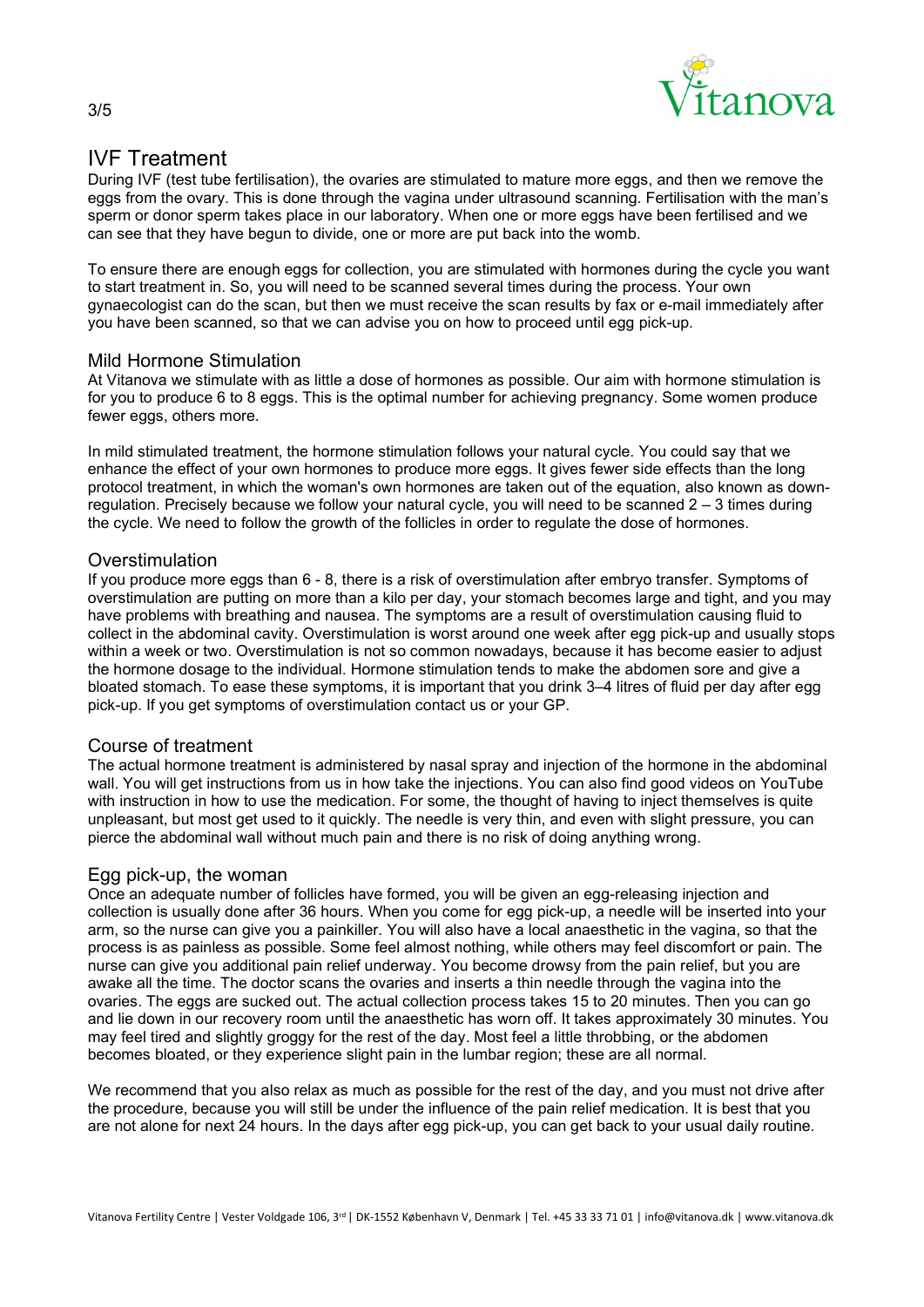

#### Egg pick-up, the man

If you bring your semen when you come in for egg pick-up, it must not be more than one hour old when you deliver it to us. During transportation, the container must be kept close to the body so that the semen remains at body temperature, but it must not be hotter. If you prefer to provide a sperm sample at the clinic, we have a room where you can make it in absolute privacy, and you will not be disturbed.

To get the best possible semen sample it is important that you have not ejaculated during the last three days before egg pick-up. Sperm can get too old if they have been too long in the testicles, and therefore it is good if you ejaculate four days before egg pick-up and then not for the next 3 days.

#### Embryo transfer

After collection, the eggs will be fertilised in the laboratory. The embryologist adds sperm to the eggs or injects sperm into each egg, also known as ICSI, micro-insemination. ICSI can be used if there are not many good sperm cells in the semen sample. The eggs and sperm are placed in an incubator until the next morning, where we can see how many eggs have been fertilised. Then we regularly look at the eggs under a microscope until the eggs are transferred back to the womb. This occurs two days after collection. You will usually have one egg put back into the womb. The transfer occurs in the same way as insemination. We put a thin catheter into the womb and inject the fertilised egg back in. It only takes a few minutes, and then you can carry on as usual. The eggs cannot come out of the womb again. For the next 14 days, you must apply a hormone stimulant cream in the vagina.

#### Pregnancy test

You can take a pregnancy test approximately 16 days after embryo transfer. You can either do the test at home using urine or get your GP to take a blood test. Please contact us when you have the test results – even if you are not pregnant. If you are pregnant, we would like to see you for a pregnancy scan about three weeks later, when you are in the eighth week of pregnancy. Your own gynaecologist can also scan you, but we ask you to fax or e-mail the scan results to us. If you are not pregnant, stop the hormone stimulation, and you will get your period. It may be later than to your usual cycle.

#### Other services in connection with IVF treatment

#### Freezing of eggs

With IVF, usually fewer eggs are transferred back, than were taken out. If there is a surplus of suitable, fertilised eggs after treatment, they can be frozen and used in subsequent treatments. The thawed eggs are usually transferred in a natural cycle, and it is therefore less of a burden to you than regular IVF treatment with stimulation.

#### ICSI

ICSI, or micro-insemination, can be a solution when infertility is due to the man having reduced sperm quality, or if normal IVF treatment has not resulted in fertilised eggs. It may also be a solution if the man has frozen semen of poor quality or produces antibodies against his own sperm.

The actual preliminary treatment, hormone stimulation, is the same as in conventional IVF. With ICSI, an extremely thin glass needle is used to fertilise the eggs by injecting a single sperm into each egg. The eggs are then placed in an incubator, where they will begin to divide. Ideally, they will have divided into 6-8 cells after three days and are ready for embryo transfer.

#### TESA (testicular sperm aspiration)

If the man has been sterilised or has blocked sperm ducts for other reasons, we can obtain useable sperm by means of TESA. TESA is an operation under local anaesthetic to extract sperm from the scrotum. After local anaesthetic in the groin just above the scrotum, a thin hypodermic needle goes into the scrotum. The sperm is in small stings in the scrotum and these are sucked out through the needle. The embryologist then examines the cells for useable sperm, which must mature for 24 hours in the laboratory before they can be used in ICSI. TESA is therefore carried out the day before egg pick-up.